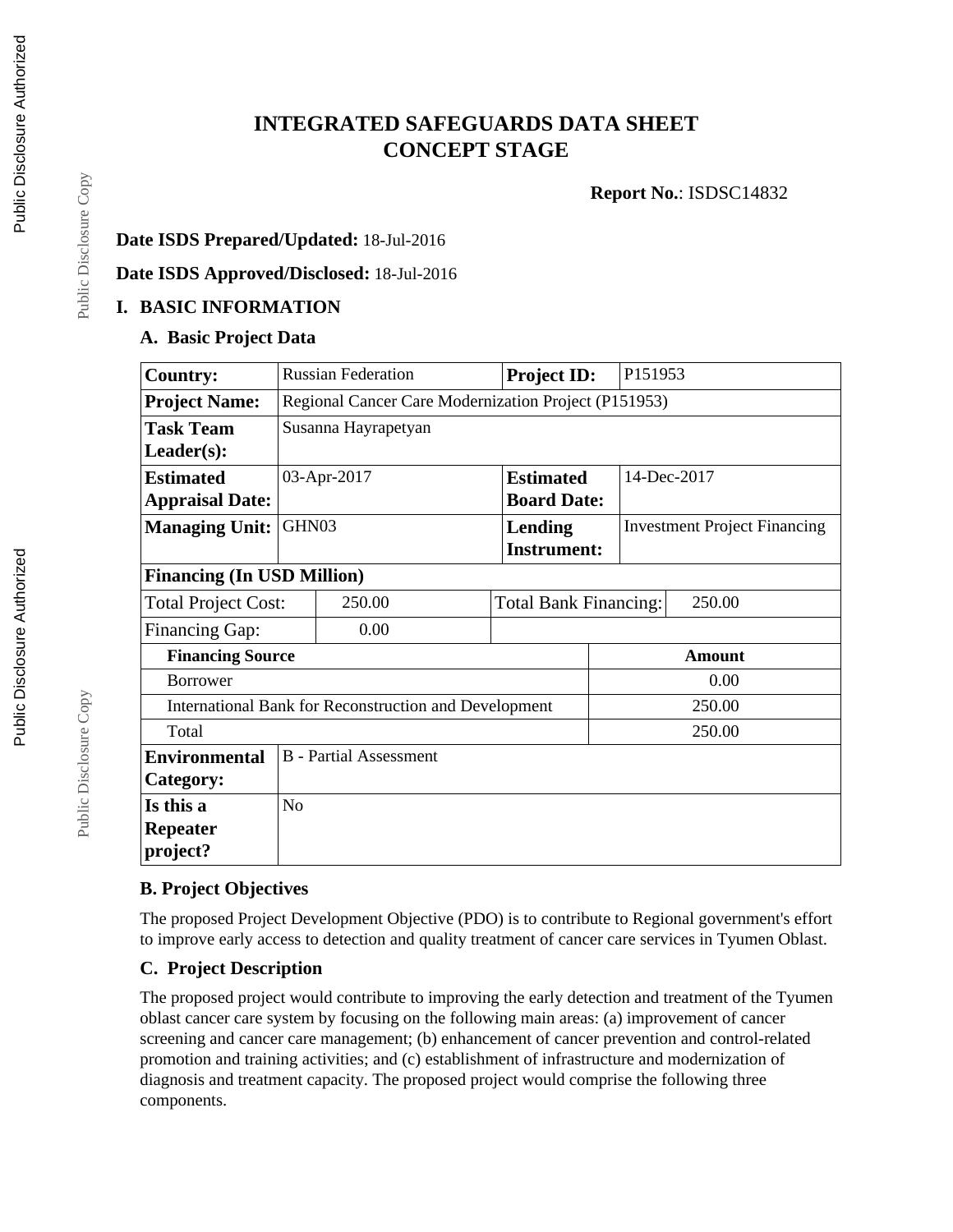#### Component 1: Improving Cancer Screening and Cancer Care Management

Subcomponent 1.1: Cancer prevention and early detection

This subcomponent will consist of three activity lines. First, it will assist nascent health promotion and patient social support entity of the Tyumen Oncology Dispensary (Regional Cancer Center of Tyumen) and the Health Promotion Department of the Public Health Institute of Tyumen oblast, to increase health awareness and individual responsibility of the population. The second activity line would be directed to study best practices and improve cost-efficiency of cancer screening programs. The aim will be to create an innovation unit to study rapidly developing biomarker and big-data decision support system algorithm based technologies in risk stratification for breast and colon cancer, to achieve improved efficiency in conducting population screening programs. The third activity line is aimed to enhance efficiency in cancer data collection and processing process, data quality, and increase availability of complete and valid data in an internationally comparable format for decision making and control of the results, to optimize prevention, early detection, and treatment of oncology patients. The subcomponent, separately and in concert with Subcomponent 1.2, will support implementation of fully digitalized data collection, management, and quality assurance processes.

Subcomponent 1.2: eHealth and digitalization of health care data registering and handling

This subcomponent will target two areas of health care data management: (a) advancing already ongoing digitalization of patient data handling registration, storage, exchange, and availability to patients and (b) implementation of Digital Decision Support Systems (DDSS) for enhancing quality and efficiency of health care service provision.

Component 2: Enhancement of Cancer Training Programs

This component aims at improving clinical and auxiliary skills required to provide effective cancer diagnostic, curative, and palliative care services. The main activity under this component will be to support twinning arrangements with leading European medical schools to help modernize and reorganize cancer training programs (undergraduate, graduate, and continued medical education [CME]) at the Tyumen Medical University and medical college. This will involve (a) reviewing training programs of cancer-related specialties; (b) strengthening communication skills of cancer care professionals, especially in treatment and palliative care; (c) designing and developing a training program for RTTs; (d) assessing the feasibility of establishing a chair of palliative care at the Tyumen Medical University in line with international best practices; (e) expanding the duties and training of oblast oncologists and general practitioners in palliative care, including the provision of home care and quality control; (f) ensuring compliance of national treatment guidelines with international standards; (g) systematizing patient treatment plans through multidisciplinary oncology teams; and (h) implementing quality assurance program for cancer treatment, with close attention to the process.

Component 3: Modernization of Oncology Services

The unmet demand for high-quality cancer diagnostics and therapy in Tyumen oblast and neighboring oblasts is high and increasing. An adequate technological infrastructure is a precondition for effective modernization and strengthening of the quality of cancer care in Tyumen oblast. This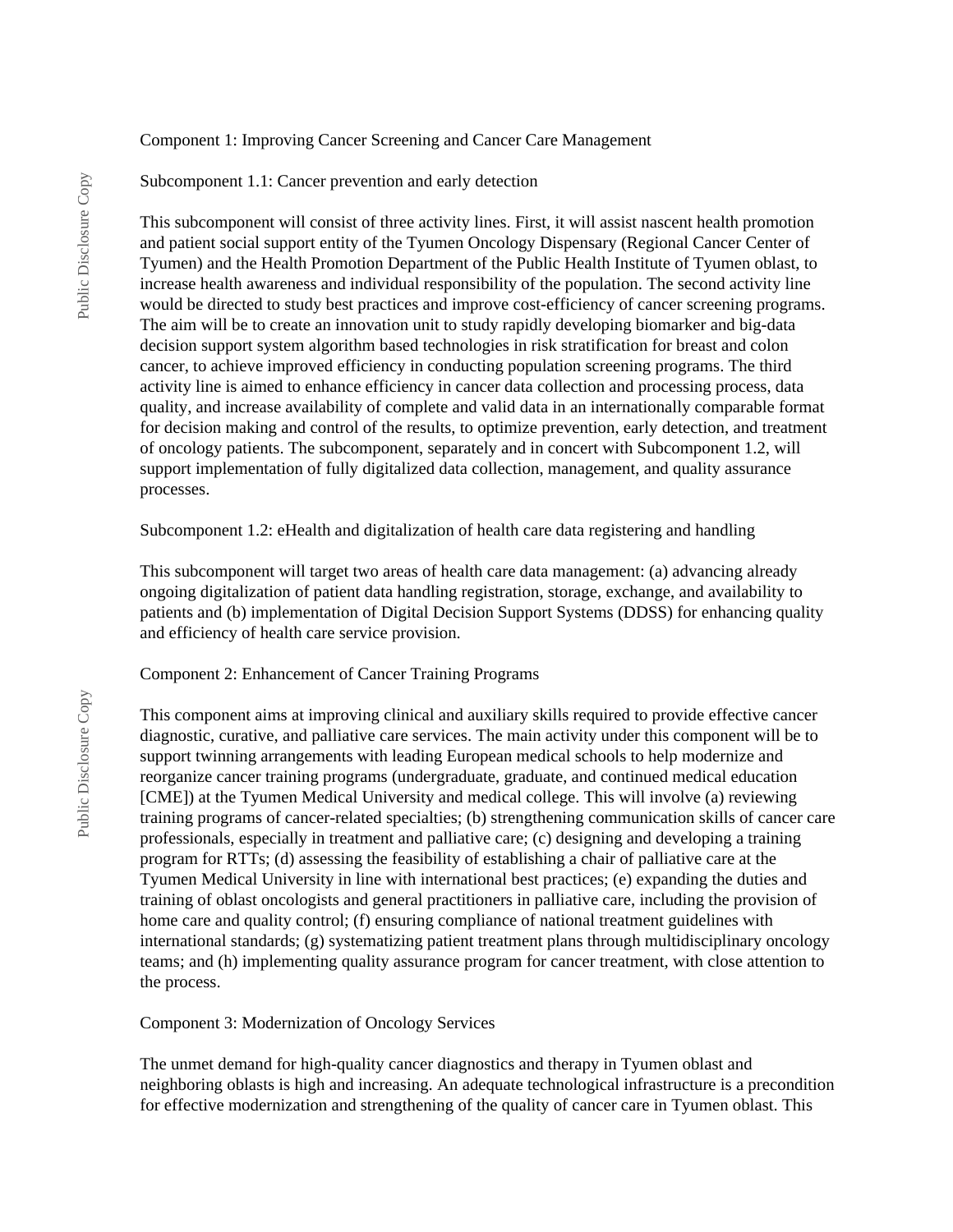component will support (a) a comprehensive strategy for early cancer detection and treatment with the introduction of modern and advanced medical technologies; (b) the construction of a new Regional Oncology Center (ROC) for Tyumen oblast; and (c) improved organization and management of medical equipment and human resources for the provision of cancer care.

Component 4: Project Management, Monitoring and Evaluation

The objective of this component is to support day-to-day project implementation (fiduciary and safeguards) and technical advisory support for Components 1 and 2. This component will also finance financial audits. This component will sponsor complementary data collection and analytical activities for monitoring results (including citizen/beneficiary engagement indicators). Information and data collection would be complemented through evidence-based data on specific areas and ad hoc facility surveys. In addition, the component would sponsor learning events to educate and promote better use of evidence for policy and decision making.

### **D. Project location and salient physical characteristics relevant to the safeguard analysis (if known)**

Tyumen Oblast.

### **E. Borrowers Institutional Capacity for Safeguard Policies**

The Borrower capacity to implement safeguards for the project is currently limited. However, the PIU will hire an environmental specialist in charge of implementation of the ESIA and ESMP during construction phase and establishment of a plan for environmentally sustainable operation of the ROC upon completion. The responsibilities of the PIU safeguards specialist include capacity building for relevant project stakeholders including the oblast government officials and Medical City staff.

### **F. Environmental and Social Safeguards Specialists on the Team**

Svetlana Khvostova (GEN01)

## **II. SAFEGUARD POLICIES THAT MIGHT APPLY**

| <b>Safeguard Policies</b>                     | Triggered? | <b>Explanation (Optional)</b>                                                                                                                                                                                                                                                                                                                                                                                                                                                                                                                                                                                                                                                                                                                                                                                                                                                                               |  |
|-----------------------------------------------|------------|-------------------------------------------------------------------------------------------------------------------------------------------------------------------------------------------------------------------------------------------------------------------------------------------------------------------------------------------------------------------------------------------------------------------------------------------------------------------------------------------------------------------------------------------------------------------------------------------------------------------------------------------------------------------------------------------------------------------------------------------------------------------------------------------------------------------------------------------------------------------------------------------------------------|--|
| <b>Environmental Assessment</b><br>OP/BP 4.01 | <b>Yes</b> | Based on the preliminary screening, the project is<br>expected to have moderate levels of environmental<br>risk, mostly associated with Component 2 activities.<br>The potential impacts will likely be site specific and<br>reversible, with implementation of the mitigation<br>measures outlined in ROC Environmental<br>Management Plan (EMP). The Borrower has<br>prepared, according to the national regulations, an<br>EMP, which was reviewed by the Bank. The EMP<br>covers impacts identified for construction activities<br>of the ROC and waste management risks identified<br>for the operational phase of the Center. The ESIA/<br>ESMP will be required to undergo a set of public<br>consultations to ensure broad public support and<br>understanding of the project. Following the<br>consultations, the ESIA/ESMP will be disclosed in<br>Russia and in the Bank InfoShop before project |  |